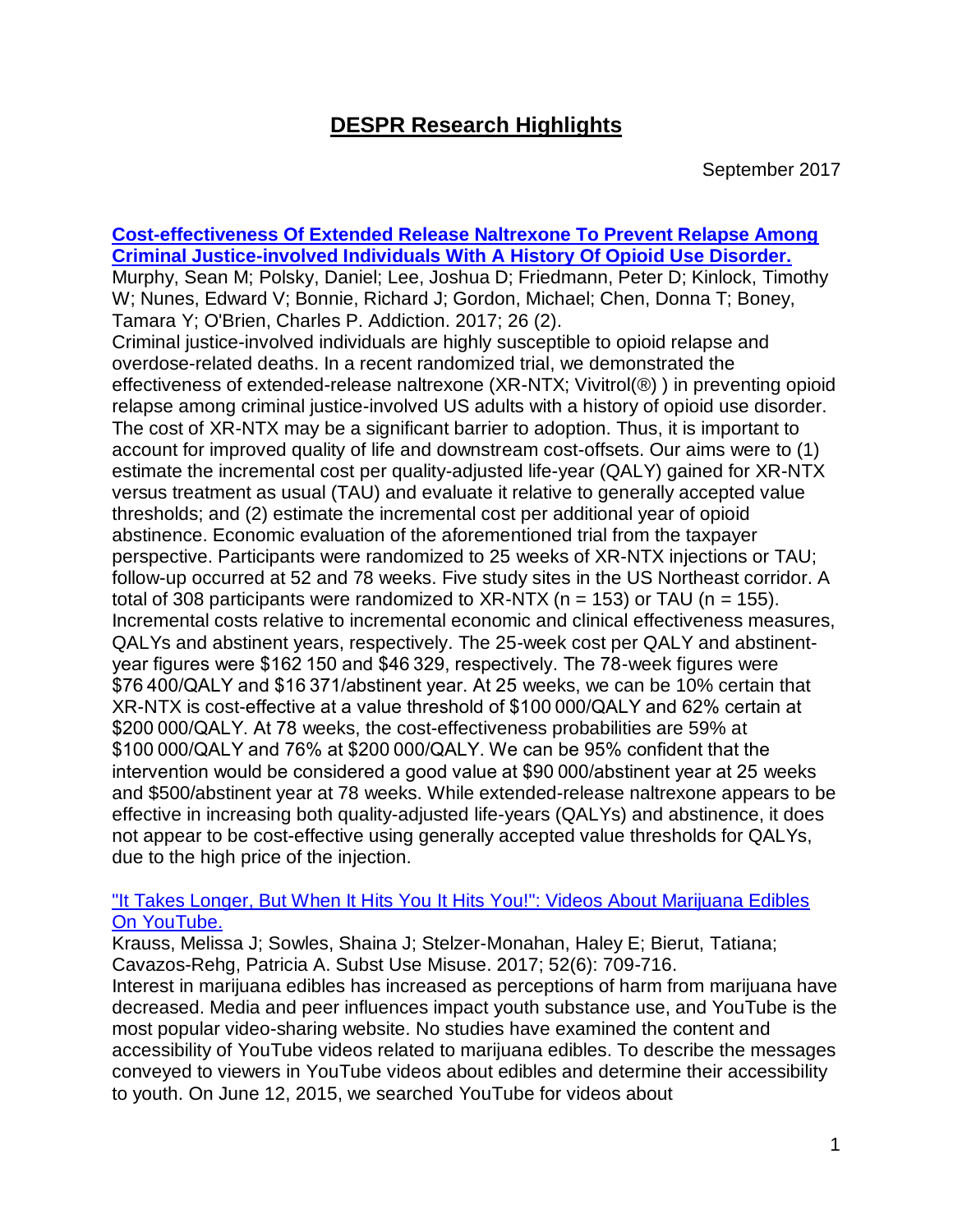marijuana/cannabis/weed edibles. A total of 51 videos were coded for presence of an age restriction, purpose(s) of the videos, consumption of edibles during the video, effects, and safety concerns. Total views across all 51 videos were >9 million. Only 14% (7/51) were restricted to viewers over the age of 18 years. Over half (27/51, 53%) were informative videos, most (20/27, 74%) teaching how to make edibles, and 37% (19/51) were entertaining videos. Someone consumed an edible in 31% (16/51) of the videos, and the type of high was mentioned in 51% (26/51) of the videos, including delayed (18/26, 69%) or intense high (13/26, 50%). Fifty-five percent (28/51) mentioned delta-9 tetrahydrocannabinol potency or dosage. Only 10 of these (36%) presented this information specifically as a warning to prevent adverse effects.

Conclusions/Importance: Edibles-related videos are easily found on YouTube, often instructing how to bake your own edibles and lacking information needed for safe consumption, and most are not age-restricted. Videos showing how to make edibles or presenting edibles use in an entertaining way that could influence youth to initiate use.

#### [Medical Marijuana Policies And Hospitalizations Related To Marijuana And Opioid Pain](http://www.ncbi.nlm.nih.gov/pubmed/28259087)  [Reliever.](http://www.ncbi.nlm.nih.gov/pubmed/28259087)

Shi, Yuyan. Drug Alcohol Depend. 2017 April 1; 173: 144-150.

Twenty-eight states in the U.S have legalized medical marijuana, yet its impacts on severe health consequences such as hospitalizations remain unknown. Meanwhile, the prevalence of opioid pain reliever (OPR) use and outcomes has increased dramatically. Recent studies suggested unintended impacts of legalizing medical marijuana on OPR, but the evidence is still limited. This study examined the associations between state medical marijuana policies and hospitalizations related to marijuana and OPR. Statelevel annual administrative records of hospital discharges during 1997-2014 were obtained from the State Inpatient Databases (SID). The outcome variables were rates of hospitalizations involving marijuana dependence or abuse, opioid dependence or abuse, and OPR overdose in 1000 discharges. Linear time-series regressions were used to assess the associations of implementing medical marijuana policies to hospitalizations, controlling for other marijuana- and OPR-related policies, socioeconomic factors, and state and year fixed effects. Hospitalizations related to marijuana and OPR increased sharply by 300% on average in all states. Medical marijuana legalization was associated with 23% (p=0.008) and 13% (p=0.025) reductions in hospitalizations related to opioid dependence or abuse and OPR overdose, respectively; lagged effects were observed after policy implementation. The operation of medical marijuana dispensaries had no independent impacts on OPRrelated hospitalizations. Medical marijuana polices had no associations with marijuanarelated hospitalizations. Medical marijuana policies were significantly associated with reduced OPR-related hospitalizations but had no associations with marijuana-related hospitalizations. Given the epidemic of problematic use of OPR, future investigation is needed to explore the causal pathways of these findings.

# **[Peer Network Counseling As Brief Treatment For Urban Adolescent Heavy](http://www.ncbi.nlm.nih.gov/pubmed/27936376)  [Cannabis Users.](http://www.ncbi.nlm.nih.gov/pubmed/27936376)**

Mason, Michael J; Sabo, Roy; Zaharakis, Nikola M. J Stud Alcohol Drugs. 2017; 78(1): 152-157.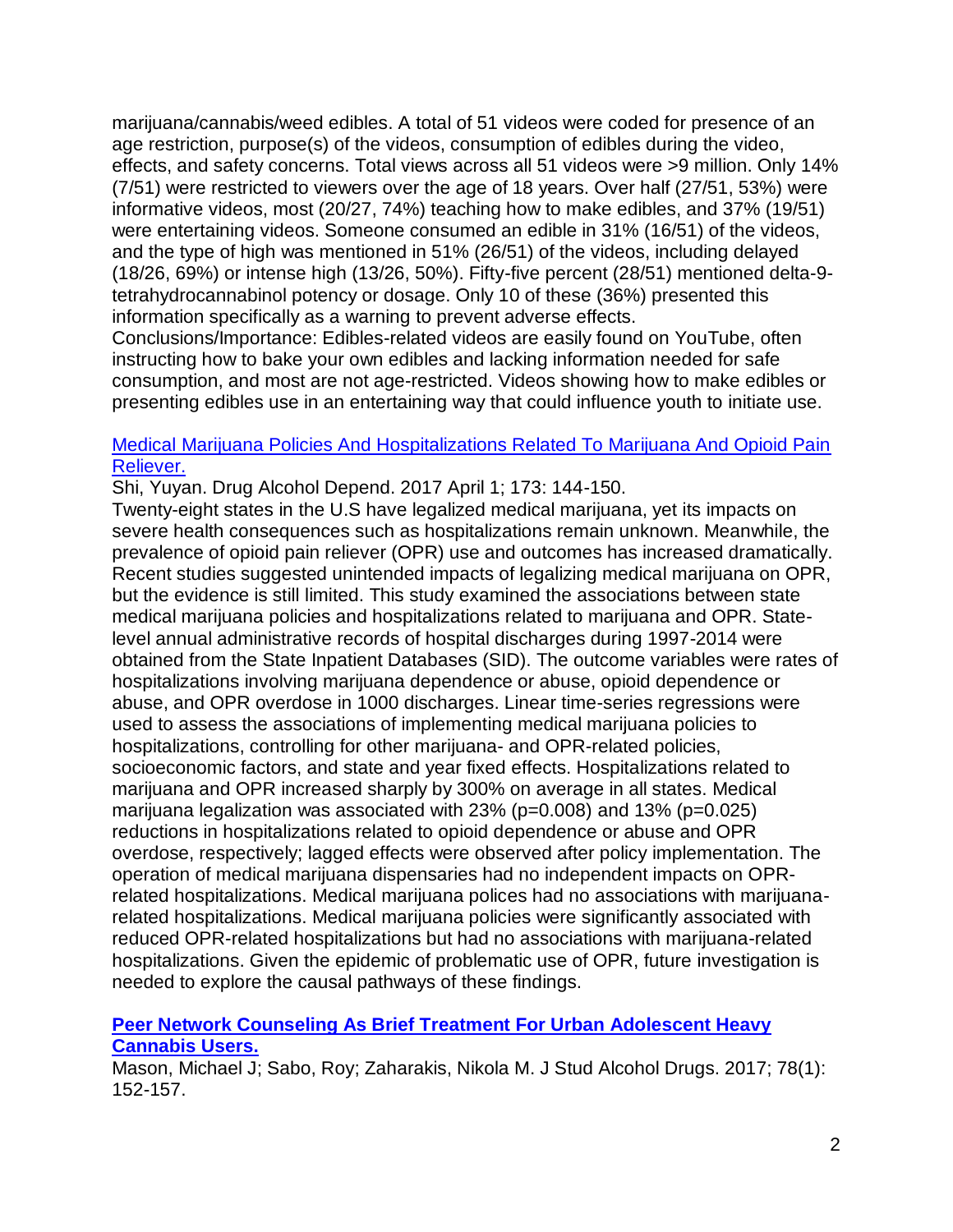A small body of evidence supports targeting adolescents who are heavy users of cannabis with brief interventions, yet more research is needed to confirm the effectiveness of these studies. We conducted a secondary analysis of our Peer Network Counseling (PNC) study (Mason et al., 2015), focusing on 46 adolescents of the sample of 119 who reported heavy cannabis use at baseline. Urban adolescents (91% African American) presenting for primary health care were randomized to intervention or control conditions and followed for 6 months. We selected cases ( $n = 46$ ) to analyze based on heavy cannabis use reported at baseline (≥10 times in past month). The ordinal response data (cannabis use) were modeled using a mixed-effects proportional odds model, including fixed effects for treatment, time, and their interaction, and a subjectlevel random effect. In the subsample of adolescents with heavy cannabis use, those assigned to PNC had a 35.9% probability of being abstinent at 6 months, compared with a 13.2% probability in the control condition. Adolescents in the PNC condition had a 16.6% probability of using cannabis 10 or more times per month, compared with a 38.1% probability in the control condition. This differs from results of the full sample ( $N =$ 119), where no significant effects on cannabis use were found. PNC increased the probability of abstinence and reduced heavy cannabis use. These results provide initial support for PNC as a model for brief treatment with non-treatment seeking adolescents who are heavy users of cannabis

#### [Parent And Peer Pathways Linking Childhood Experiences Of Abuse With Marijuana](http://www.ncbi.nlm.nih.gov/pubmed/27889563)  [Use In Adolescence And Adulthood.](http://www.ncbi.nlm.nih.gov/pubmed/27889563)

Alex Mason, W; Jean Russo, M; Chmelka, Mary B; Herrenkohl, Roy C; Herrenkohl, Todd I. Addict Behav. 2017 Mar; 66: 70-75.

The social developmental processes by which child maltreatment increases risk for marijuana use are understudied. This study examined hypothesized parent and peer pathways linking preschool abuse and sexual abuse with adolescent and adult marijuana use. Analyses used data from the Lehigh Longitudinal Study. Measures included child abuse (physical abuse, emotional abuse, domestic violence, and neglect) in preschool, sexual abuse up to age 18, adolescent (average age=18years) parental attachment and peer marijuana approval/use, as well as adolescent and adult (average age=36years) marijuana use. Confirming elevated risk due to child maltreatment, path analysis showed that sexual abuse was positively related to adolescent marijuana use, whereas preschool abuse was positively related to adult marijuana use. In support of mediation, it was found that both forms of maltreatment were negatively related to parental attachment, which was negatively related, in turn, to having peers who use and approve of marijuana use. Peer marijuana approval/use was a strong positive predictor of adolescent marijuana use, which was a strong positive predictor, in turn, of adult marijuana use. Results support social developmental theories that hypothesize a sequence of events leading from child maltreatment experiences to lower levels of parental attachment and, in turn, higher levels of involvement with pro-marijuana peers and, ultimately, to both adolescent and adult marijuana use. This sequence of events suggests developmentally-timed intervention activities designed to prevent maltreatment as well as the initiation and progression of marijuana use among vulnerable individuals.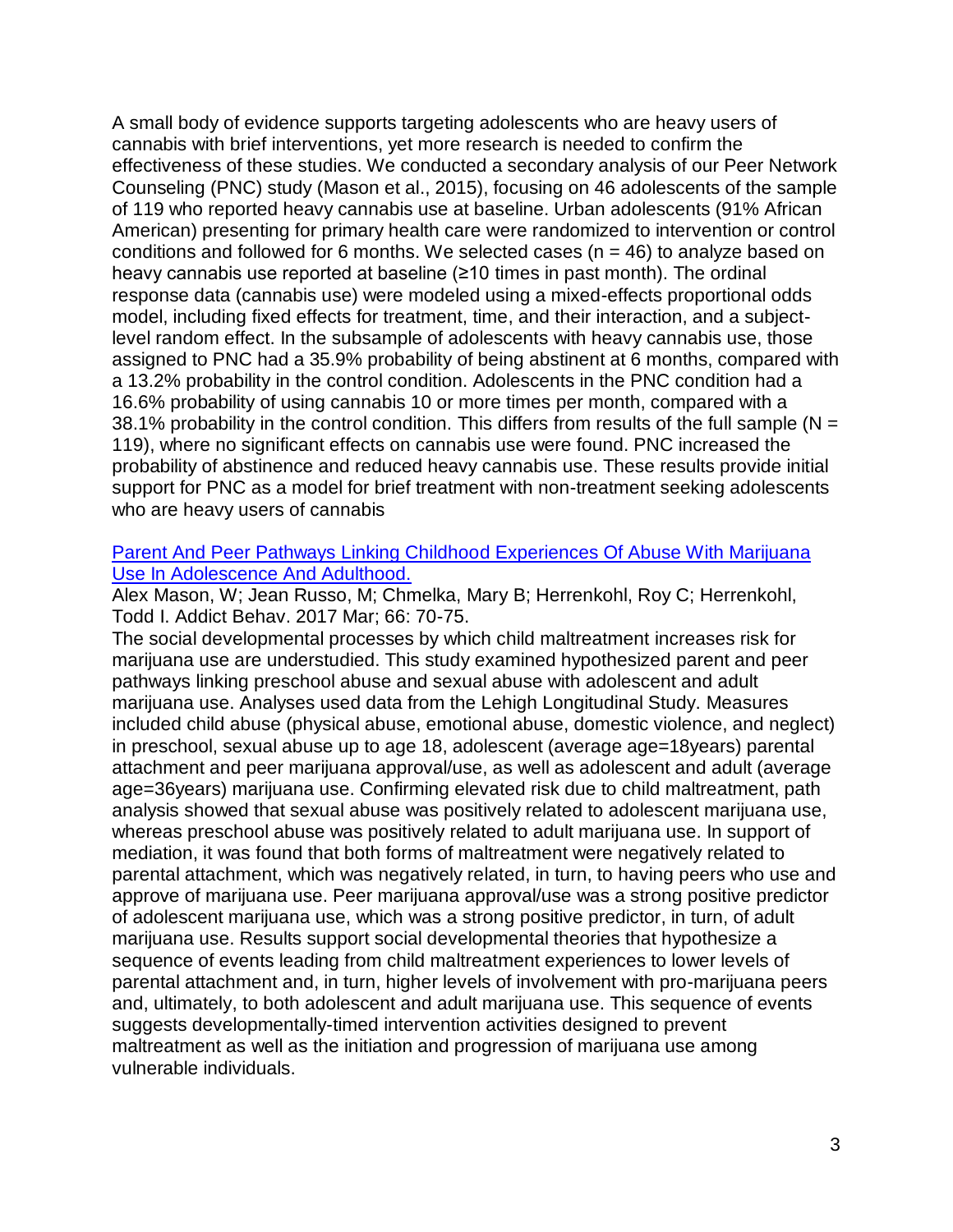#### [Prenatal Tobacco Exposure, Birthweight, And Offspring Psychopathology.](http://www.ncbi.nlm.nih.gov/pubmed/28327448)

Talati, Ardesheer; Wickramaratne, Priya J; Wesselhoeft, Rikke; Weissman, Myrna M. Psychiatry Res. 2017; 252(): 346-352.

Although prenatal tobacco exposure (PTE) is associated with several adverse offspring mental health outcomes, mechanisms remain unclear. We test whether associations between PTE and offspring psychopathology are explained by birthweight, one of the earliest-occurring outcomes of PTE. The analysis focuses on 238 offspring from a family study of depression with (1) collected prenatal histories and (2) at least one clinical interview in adulthood to assess psychiatric problems. Exposure was categorized by maternal smoking of ≥10 cigarettes daily/nearly daily; diagnostic outcomes were confirmed by clinicians using the best-estimate procedure, blind to exposure. After adjusting for potential confounders, PTE was associated with 0.7lb(9%) lower birthweight (p=0.0002), increased rates of disruptive behavior disorders [males: OR=2.66(1.15,6.16), and (trend) substance use disorders [females:

OR=2.23(0.98,5.09)], and decreased rates of mood disorders (males:

OR=0.42(0.17,0.98)]. Birthweight was not independently associated with diagnoses and did not mediate the association between exposure and psychopathology. Maternal smoking has long-term adverse consequences for offspring. Although birthweight cannot be manipulated, smoking is a modifiable risk factor. Thus, cessation efforts focused on pregnant women may not only improve maternal wellbeing, but also mitigate adverse proximal (e.g., birthweight) and long-term (psychopathology) outcomes in offspring.

## [The 3-Year Course Of Multiple Substance Use Disorders In The United States: A](http://www.ncbi.nlm.nih.gov/pubmed/28406266)  [National Longitudinal Study.](http://www.ncbi.nlm.nih.gov/pubmed/28406266)

McCabe, Sean Esteban; West, Brady T. J Clin Psychiatry. 2017; 78(5): e537-e544. To examine the 3-year course of multiple co-occurring substance use disorders (SUDs) based on longitudinal survey data from a large, nationally representative sample. National estimates of the prevalence of DSM-IV SUDs were derived by analyzing data from structured, face-to-face diagnostic interviews as part of the National Epidemiologic Survey on Alcohol and Related Conditions (NESARC), which collected data from a large, nationally representative sample of noninstitutionalized US adults at 2 waves  $(2001-2002$  and  $2004-2005$ ; N = 34,653). US adults with multiple past-year SUDs at Wave 1 were substantially more likely than those with an individual past-year SUD or no SUD at Wave 1 to report at least 1 past-year SUD at Wave 2 (66.3% vs 46.0% vs 6.9%, respectively). There were several sociodemographic characteristics and psychiatric disorders (ie, male, younger age, never married, sexual minority identity, nicotine dependence, mood disorder, and personality disorder) associated with increased odds of developing multiple SUDs and having 3-year persistence of multiple SUDs. The majority of adults with multiple past-year SUDs had a lifetime personality disorder and did not utilize substance abuse treatment or other help-seeking. Multiple SUDs are associated with a more persistent 3-year course of disease over time relative to individual SUDs. Despite a more severe 3-year course and higher rates of comorbidity with other psychiatric disorders, the majority of US adults with multiple SUDs do not utilize substance abuse treatment or other help-seeking. Clinical assessments and the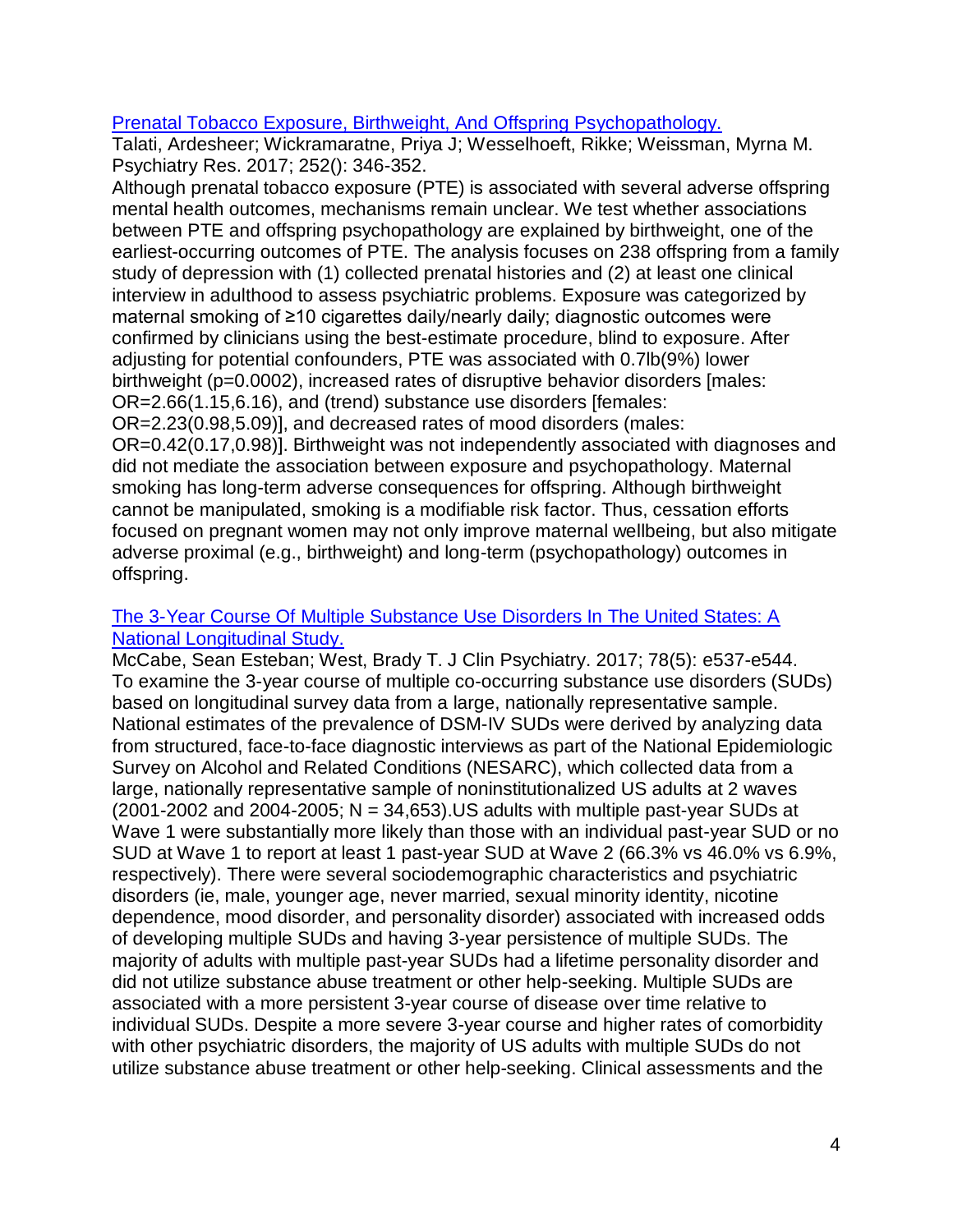substance abuse literature tend to focus on drug-specific individual SUDs rather than considering the more complex multiple SUDs, which can be more challenging to treat.

## **[Eveningness And Later Sleep Timing Are Associated With Greater Risk For](http://www.ncbi.nlm.nih.gov/pubmed/28421617)  [Alcohol And Marijuana Use In Adolescence: Initial Findings From The NCANDA](http://www.ncbi.nlm.nih.gov/pubmed/28421617)  [Study.](http://www.ncbi.nlm.nih.gov/pubmed/28421617)**

Hasler, Brant P; Franzen, Peter L; de Zambotti, Massimiliano; Prouty, Devin; Brown, Sandra A; Tapert, Susan F; Pfefferbaum, Adolf; Pohl, Kilian M; Sullivan, Edith V; De Bellis, Michael D; Nagel, Bonnie J; Baker, Fiona C; Colrain, Ian M; Clark, Duncan B. Alcohol Clin Exp Res. 2017; (6): .

Abundant cross-sectional evidence links eveningness (a preference for later sleep-wake timing) and increased alcohol and drug use among adolescents and young adults. However, longitudinal studies are needed to examine whether eveningness is a risk factor for subsequent alcohol and drug use, particularly during adolescence, which is marked by parallel peaks in eveningness and risk for the onset of alcohol use disorders. The present study examined whether eveningness and other sleep characteristics were associated with concurrent or subsequent substance involvement in a longitudinal study of adolescents. Participants were 729 adolescents (368 females; age 12-21 years) in the National Consortium on Adolescent Neurodevelopment and Alcohol [NCANDA] study. Associations between the sleep variables (circadian preference, sleep quality, daytime sleepiness, sleep timing, and sleep duration) and three categorical substance variables (at-risk alcohol use, alcohol bingeing, and past year marijuana use (y/n)) were examined using ordinal and logistic regression with baseline age, sex, race, ethnicity, socioeconomic status, and psychiatric problems as covariates. At baseline, greater eveningness was associated with greater at-risk alcohol use, greater bingeing, and past-year use of marijuana. Later weekday and weekend bedtimes, but not weekday or weekend sleep duration, showed similar associations across the three substance outcomes at baseline. Greater baseline eveningness was also prospectively associated with greater bingeing and past-year use of marijuana at the 1-year follow-up, after covarying for baseline bingeing and marijuana use. Later baseline weekday and weekend bedtimes, and shorter baseline weekday sleep duration, were similarly associated with greater bingeing and past-year use of marijuana at the 1-year follow-up after covarying for baseline values.

## [Neural Correlates Of Graphic Cigarette Warning Labels Predict Smoking Cessation](http://www.ncbi.nlm.nih.gov/pubmed/28236714)  [Relapse.](http://www.ncbi.nlm.nih.gov/pubmed/28236714)

Owens, Max M; MacKillop, James; Gray, Joshua C; Hawkshead, Brittany E; Murphy, Cara M; Sweet, Lawrence H. Psychiatry Res. 2017 April 30; 262: 63-70. Exposure to graphic warning labels (GWLs) on cigarette packaging has been found to produce heightened activity in brain regions central to emotional processing and higherorder cognitive processes. The current study extends this literature by using functional magnetic resonance imaging (fMRI) to investigate neural activation in response to GWLs and use it to predict relapse in an evidence-based smoking cessation treatment program. Participants were 48 treatment-seeking nicotine-dependent smokers who completed an fMRI paradigm in which they were exposed to GWLs, text-only warning labels (TOLs), and matched control stimuli. Subsequently, they enrolled in smoking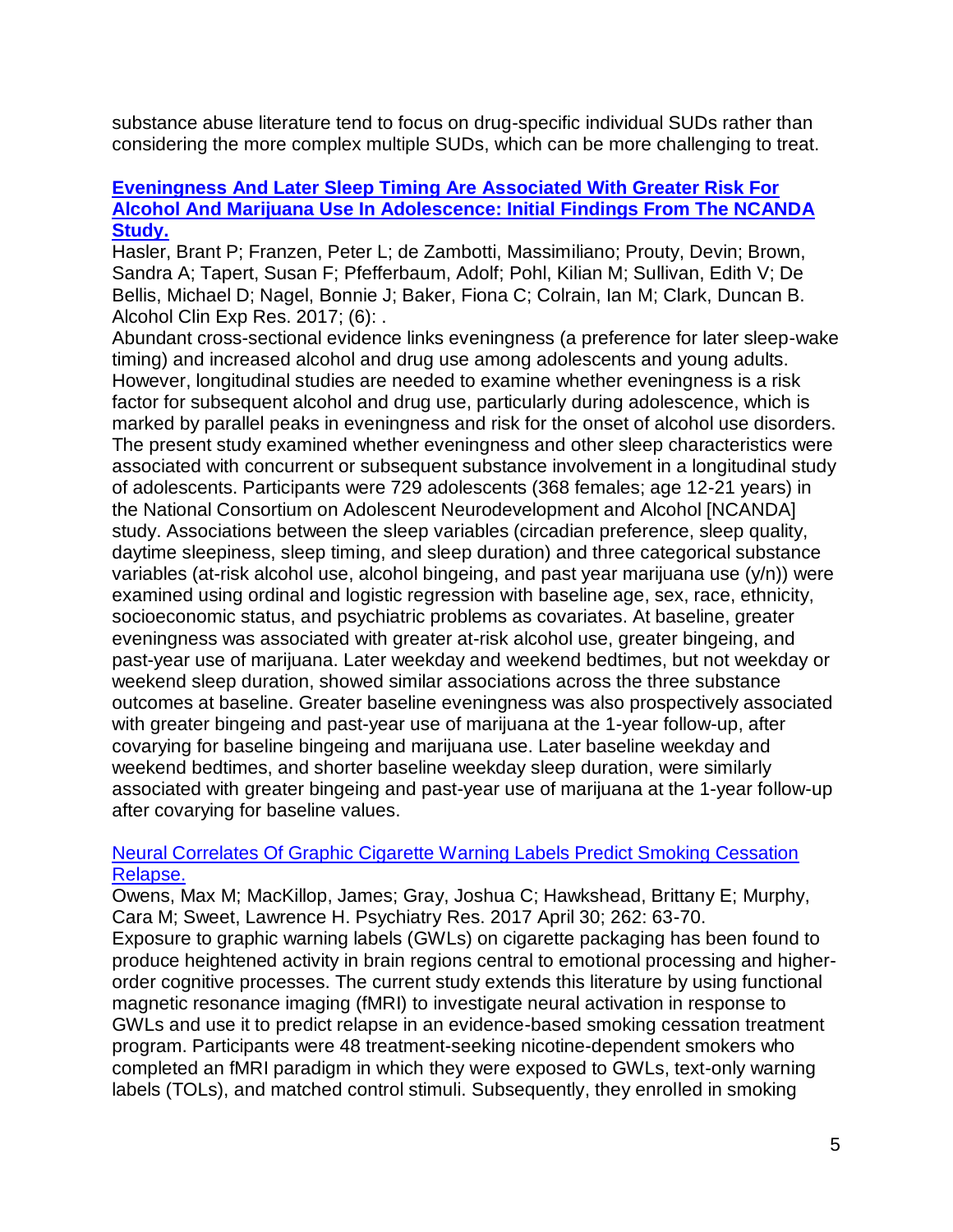cessation treatment and their smoking behavior was monitored. Activation in bilateral amygdala, right dorsolateral prefrontal cortex, right inferior frontal gyrus, left medial temporal gyrus, bilateral occipital lobe, and bilateral fusiform gyrus was greater during GWLs than TOLs. Neural response in the ventromedial prefrontal cortex (vmPFC) during exposure to GWLs (relative to a visual control image) predicted relapse during treatment beyond baseline demographic and dependence severity, but response in the amygdala to GWLs did not. These findings suggest that neurocognitive processes in the vmPFC may be critical to understanding how GWL's induce behavior change and may be useful as a predictor of smoking cessation treatment prognosis.

## **[Shared Microstructural Features Of Behavioral And Substance Addictions](http://www.ncbi.nlm.nih.gov/pubmed/28367515)  [Revealed In Areas Of Crossing Fibers.](http://www.ncbi.nlm.nih.gov/pubmed/28367515)**

Yip, Sarah W; Morie, Kristen P; Xu, Jiansong; Constable, R Todd; Malison, Robert T; Carroll, Kathleen M; Potenza, Marc N. Biol Psychiatry Cogn Neurosci Neuroimaging. 2017; 2(2): 188-195.

Similarities between behavioral and substance addictions exist. However, direct neurobiological comparison between addictive disorders is rare. Determination of disorder-specificity (or lack thereof) of alterations within white-matter microstructures will advance understanding of the pathophysiology of addictions. We compared whitematter microstructural features between individuals with gambling disorder (GD; n=38), cocaine-use disorder (CUD; n=38) and healthy comparison (HC; n=38) participants, as assessed using diffusion-weighted magnetic resonance imaging (dMRI). To provide a more precise estimate of diffusion within regions of complex architecture (e.g., corticolimbic tracts), analyses were conducted using a crossing-fiber model incorporating localorientation modeling (tbss\_x). Anisotropy estimates for primary and secondary fiber orientations were compared using ANOVAs corrected for multiple comparisons across space using threshold-free cluster enhancement (pFWE<.05).A main effect of group on anisotropy of secondary fiber orientations within the left internal capsule, corona radiata, forceps major and posterior thalamic radiation, involving reduced anisotropy among GD and CUD participants in comparison to HC participants. No differences in anisotropy measures were found between GD and CUD individuals. This is the first study to compare diffusion indices directly between behavioral and substance addictions and the largest dMRI study of GD. Our findings indicate similar white-matter microstructural alterations across addictions that cannot be attributed solely to exposure to drugs or alcohol and thus may be a vulnerability mechanism for addictive disorders.

## **[Gray-matter Relationships To Diagnostic And Transdiagnostic Features Of Drug](http://www.ncbi.nlm.nih.gov/pubmed/28150390)  [And Behavioral Addictions.](http://www.ncbi.nlm.nih.gov/pubmed/28150390)**

Yip, Sarah W; Worhunsky, Patrick D; Xu, Jiansong; Morie, Kristen P; Constable, R Todd; Malison, Robert T; Carroll, Kathleen M; Potenza, Marc N. Addict Biol. 2017; Feb. 1.

Alterations in neural structure have been reported in both cocaine-use disorder and gambling disorder, separately, suggesting similarities across addiction diagnoses. Individual variation in neural structure has also been associated with impulsivity, a dimensional construct implicated in addictions. This study combines categorical (diagnosis-based) and dimensional (transdiagnostic) approaches to identify neural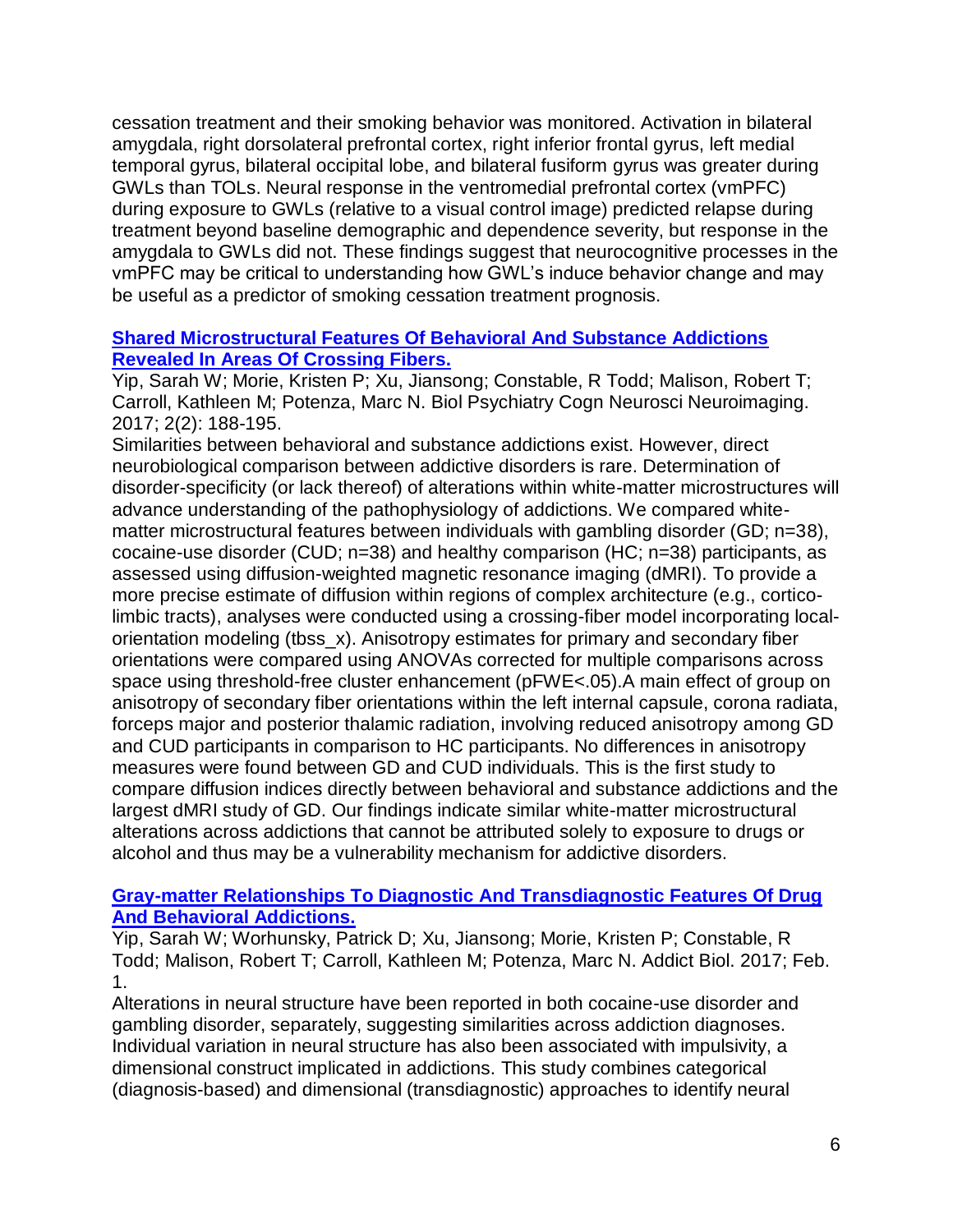structural alterations linked to addiction subtypes and trait impulsivity, respectively, across individuals with gambling disorder ( $n = 35$ ), individuals with cocaine-use disorder  $(n = 37)$  and healthy comparison individuals  $(n = 37)$ . High-resolution T1-weighted data were analyzed using modulated voxel-based morphometry (VBM). Statistical analyses were conducted using whole-brain general-linear models, corrected for family-wise error (pFWE < .05). Categorical analyses indicated a main effect of diagnostic group on prefrontal (dorsal anterior cingulate and ventromedial prefrontal cortex) gray matter volumes (GMVs), involving decreased GMVs among cocaine-use disorder participants only. Dimensional analyses indicated a negative association between trait impulsivity and cortical (insula) and subcortical (amygdala and hippocampus) GMVs across all participants. Conjunction analysis indicated little anatomical overlap between regions identified as differentiating diagnostic groups and regions covarying with impulsivity. These data provide first evidence of neural structural differences between gambling disorder and an illicit substance-use disorder. They further indicate dissociable effects of diagnostic groupings and trait impulsivity on neural structure among individuals with behavioral and drug addictions. Study findings highlight the importance of considering both categorical and dimensional (e.g. Research Domain Criteria; RDoC) analysis approaches within the context of addictions research.

#### **[Higher Prescription Opioid Dose Is Associated With Worse Patient-Reported Pain](http://www.ncbi.nlm.nih.gov/pubmed/27993558)  [Outcomes And More Health Care Utilization.](http://www.ncbi.nlm.nih.gov/pubmed/27993558)**

Morasco, Benjamin J; Yarborough, Bobbi Jo; Smith, Ning X; Dobscha, Steven K; Deyo, Richard A; Perrin, Nancy A; Green, Carla A. J Pain. 2017; 18(4): 437-445. Some previous research has examined pain-related variables on the basis of prescription opioid dose, but data from studies involving patient-reported outcomes have been limited. This study examined the relationships between prescription opioid dose and self-reported pain intensity, function, quality of life, and mental health. Participants were recruited from 2 large integrated health systems, Kaiser Permanente Northwest ( $n = 331$ ) and VA Portland Health Care System ( $n = 186$ ). To be included, participants had to have musculoskeletal pain diagnoses and be receiving stable doses of long-term opioid therapy. We divided participants into 3 groups on the basis of current prescription opioid dose in daily morphine equivalent dose (MED): low dose (5- 20 mg MED), moderate dose (20.1-50 mg MED), and higher dose (50.1-120 mg MED) groups. A statistically significant trend emerged where higher prescription opioid dose was associated with moderately sized effects including greater pain intensity, more impairments in functioning and quality of life, poorer self-efficacy for managing pain, greater fear avoidance, and more health care utilization. Rates of potential alcohol and substance use disorders also differed among groups. Findings from this evaluation reveal significant differences in pain-related and substance-related factors on the basis of prescription opioid dose. This study included 517 patients who were prescribed longterm opioid therapy and compared differences on pain- and mental health-related variables on the basis of prescription opioid dose. Findings reveal small- to mediumsized differences on pain-related variables, alcohol and substance use, and health care utilization on the basis of the dose of opioid prescribed.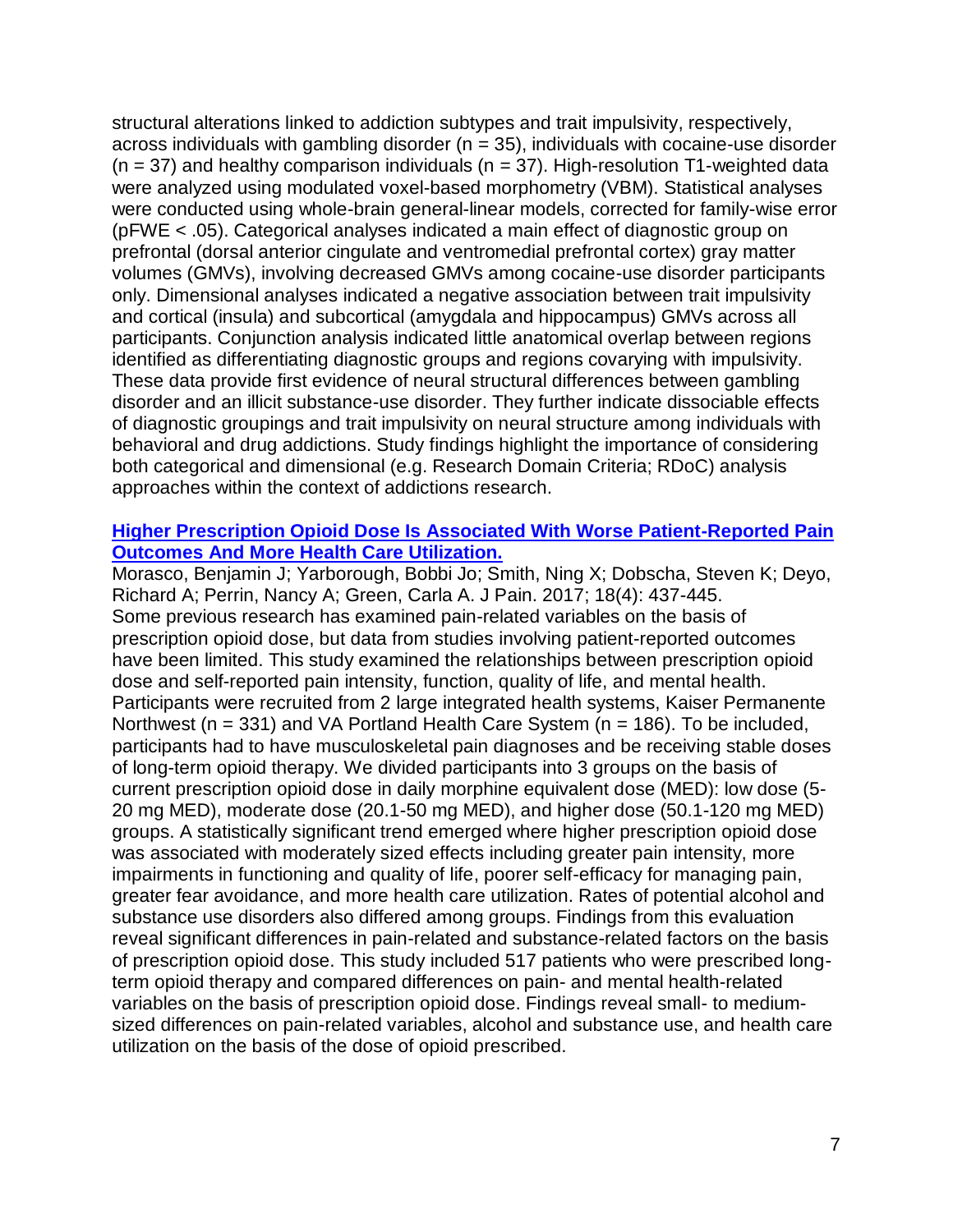# [Adolescents' Prescription Stimulant Use And Adult Functional Outcomes: A National](http://www.ncbi.nlm.nih.gov/pubmed/28219488)  [Prospective Study.](http://www.ncbi.nlm.nih.gov/pubmed/28219488)

McCabe, Sean Esteban; Veliz, Philip; Wilens, Timothy E; Schulenberg, John E. J Am Acad Child Adolesc Psychiatry. 2017; 56(3): 226-233.e4.

To assess the prospective 17-year relationship between the medical and nonmedical use of prescription stimulants during adolescence (age 18 years) and educational attainment and substance use disorder (SUD) symptoms in adulthood (age 35 years).A survey was self-administered by nationally representative probability samples of US high school seniors from the Monitoring the Future study; 8,362 of these individuals were followed longitudinally from adolescence (age 18, high school senior years 1976- 1996) to adulthood (age 35, 1993-2013).An estimated 8.1% reported medical use of prescription stimulants, and 16.7% reported nonmedical use of prescription stimulants by age 18 years. Approximately 43% of adolescent medical users of prescription stimulants had also engaged in nonmedical use of prescription stimulants during adolescence. Among past-year adolescent nonmedical users of prescription stimulants, 97.3% had used at least one other substance during the past year. Medical users of prescription stimulants without any history of nonmedical use during adolescence did not differ significantly from population controls (i.e., non-attentiondeficit/hyperactivity disorder [ADHD] and non-stimulant-medicated ADHD during adolescence) in educational attainment and SUD symptoms in adulthood. In contrast, adolescent nonmedical users of prescription stimulants (with or without medical use) had lower educational attainment and more SUD symptoms in adulthood, compared to population controls and medical users of prescription stimulants without nonmedical use during adolescence. Nonmedical use of prescription stimulants is common among adolescents prescribed these medications. The findings indicate youth should be carefully monitored for nonmedical use because this behavior is associated with lower educational attainment and more SUD symptoms in adulthood.

# **[Long-term Retention In Office Based Opioid Treatment With Buprenorphine.](http://www.ncbi.nlm.nih.gov/pubmed/28132702)**

Weinstein, Zoe M; Kim, Hyunjoong W; Cheng, Debbie M; Quinn, Emily; Hui, David; Labelle, Colleen T; Drainoni, Mari-Lynn; Bachman, Sara S; Samet, Jeffrey H. J Subst Abuse Treat. 2017 Mar.; 74: 65-70.

Guidelines recommend long-term treatment for opioid use disorder with buprenorphine; however, little is known about patients in long-term treatment. The aim of this study is to examine the prevalence and patient characteristics of long-term treatment retention (≥1year) in an Office Based Opioid Treatment (OBOT) program with buprenorphine. This is a retrospective cohort study of adults on buprenorphine from January 2002 to February 2014 in a large urban safety-net primary care OBOT program. The primary outcome was retention in OBOT for at least one continuous year. Potential predictors included age, race, psychiatric diagnoses, hepatitis C, employment, prior buprenorphine, ever heroin use, current cocaine, benzodiazepine and alcohol use on enrollment. Factors associated with ≥1year OBOT retention were identified using generalized estimating equation logistic regression models. Patients who re-enrolled in the program contributed repeated observations. There were 1605 OBOT treatment periods among 1237 patients in this study. Almost half, 45% (717/1605), of all treatment periods were ≥1year and a majority, 53.7% (664/1237), of patients had at least one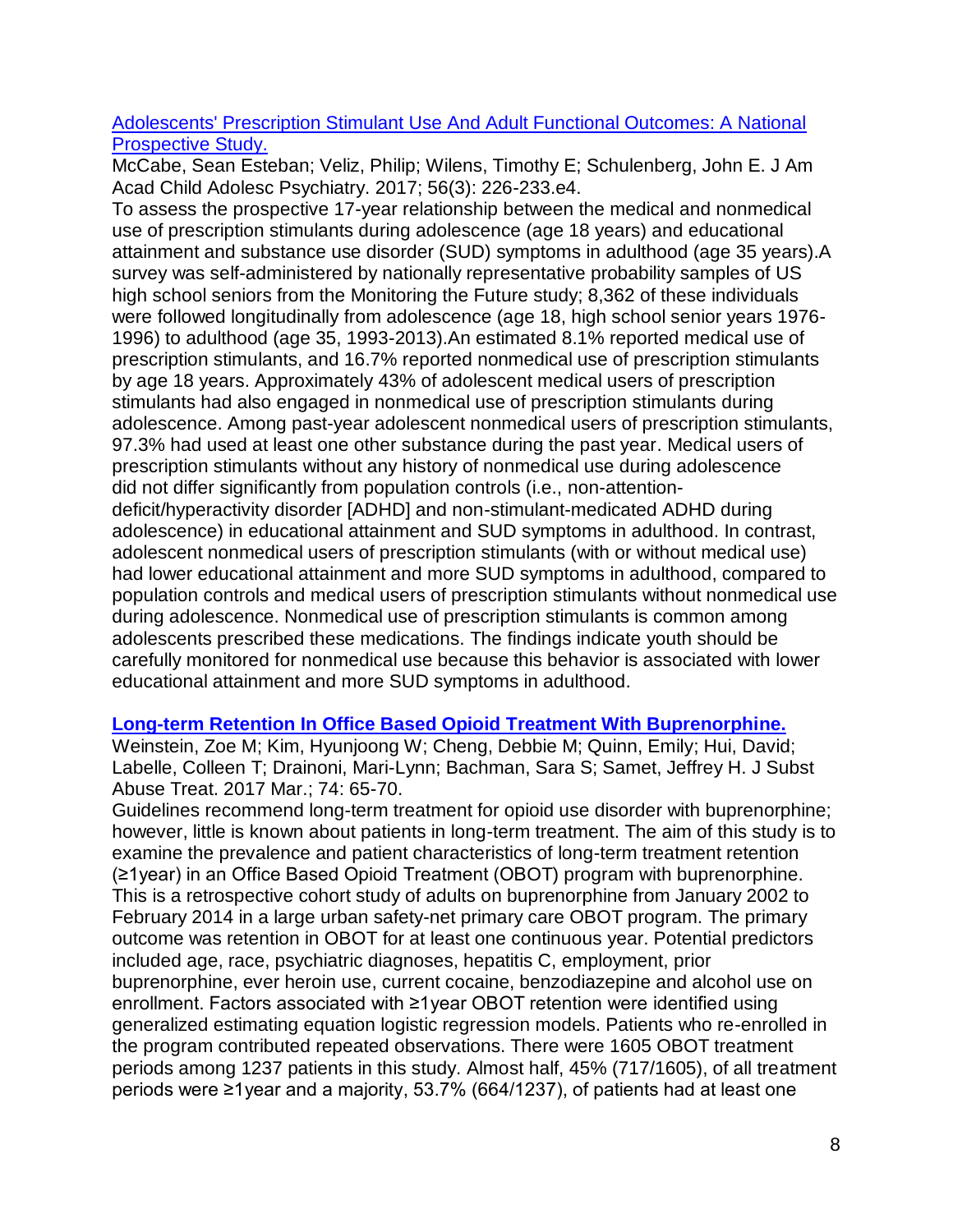≥1year period. In adjusted analyses, female gender (Adjusted Odds Ratio [AOR] 1.55, 95% CI [1.20, 2.00]) psychiatric diagnosis (AOR 1.75 [1.35, 2.27]) and age (AOR 1.19 per 10year increase [1.05, 1.34]) were associated with greater odds of ≥1year retention. Unemployment (AOR 0.72 [0.56, 0.92]), Hepatitis C (AOR 0.59 [0.45, 0.76]), black race/ethnicity (AOR 0.53 [0.36, 0.78]) and Hispanic race/ethnicity (AOR 0.66 [0.48, 0.92]) were associated with lower odds of ≥1year retention. Over half of patients who presented to Office Based Opioid Treatment with buprenorphine were ultimately successfully retained for ≥1year. However, significant disparities in one-year treatment retention were observed, including poorer retention for patients who were younger, black, Hispanic, unemployed, or with hepatitis C.

# **[Parent-Centered Prevention Of Risky Behaviors Among Hispanic Youths In](http://www.ncbi.nlm.nih.gov/pubmed/28207330)  [Florida.](http://www.ncbi.nlm.nih.gov/pubmed/28207330)**

Estrada, Yannine; Lee, Tae Kyoung; Huang, Shi; Tapia, Maria I; Velázquez, Maria-Rosa; Martinez, Marcos J; Pantin, Hilda; Ocasio, Manuel A; Vidot, Denise C; Molleda, Lourdes; Villamar, Juan; Stepanenko, Bryan A; Brown, C Hendricks; Prado, Guillermo. Am J Public Health. 2017; 107(4): 607-613.

To evaluate the effectiveness of an evidence-based, parent-centered intervention, Familias Unidas, delivered by nonresearch personnel, in preventing substance use (alcohol, illicit drugs) and sex without a condom among Hispanic adolescents.A randomized controlled trial (n = 746) evaluated the effectiveness of Familias Unidas among Hispanic eighth graders (age range = 12-16 years), relative to prevention as usual, within a public school system. School personnel, including social workers and mental health counselors, were trained to deliver the evidence-based intervention. Participant recruitment, intervention delivery, and follow-up ran from September 2010 through June 2014 in Miami-Dade County, Florida. Familias Unidas was effective in preventing drug use from increasing and prevented greater increases in sex without a condom 30 months after baseline, relative to prevention as usual. Familias Unidas also had a positive impact on family functioning and parental monitoring of peers at 6 months after baseline. This study demonstrated the effectiveness of a parent-centered preventive intervention program in preventing risky behaviors among Hispanic youths. Findings highlight the feasibility of training nonresearch personnel on effectively delivering a manualized intervention in a real-world setting.

## **[Male Sex Associated With Increased Risk Of Neonatal Abstinence Syndrome.](http://www.ncbi.nlm.nih.gov/pubmed/28465360)**

Charles, M Katherine; Cooper, William O; Jansson, Lauren M; Dudley, Judith; Slaughter, James C; Patrick, Stephen W. Hosp Pediatr. 2017; (6). Neonatal abstinence syndrome (NAS) is a postnatal opioid withdrawal syndrome. Factors associated with development of the syndrome are poorly understood; however, infant sex may influence the risk of NAS. Our objective was to determine if infant sex was associated with the development or severity of the syndrome in a large populationbased cohort. This retrospective cohort study used vital statistics and prescription, outpatient, and inpatient administrative data for mothers and infants enrolled in the Tennessee Medicaid program between 2009 and 2011. Multivariable logistic regression models were used to evaluate the association between male sex and diagnosis of NAS, accounting for potential demographic and clinical confounders. NAS severity, as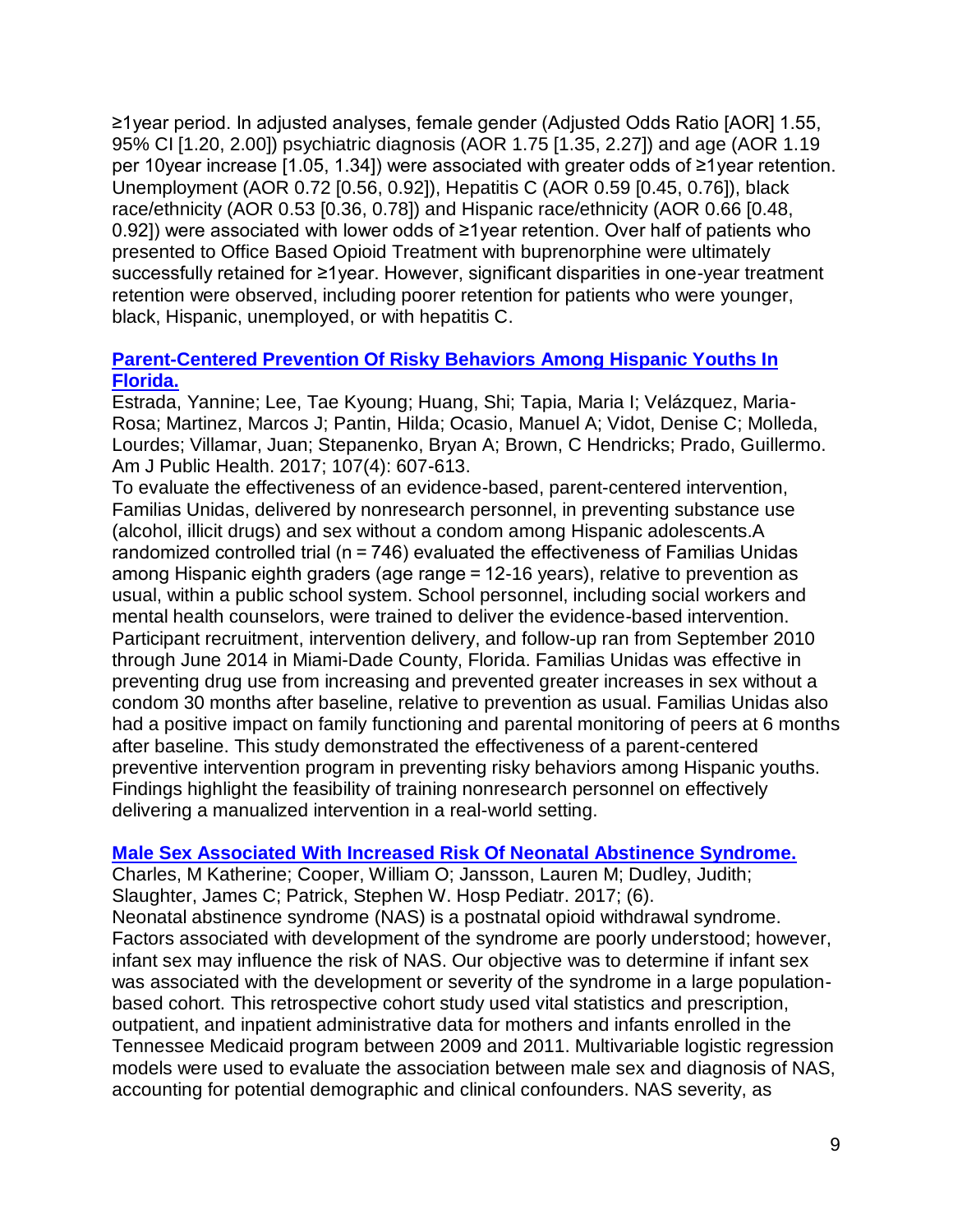evidenced by hospital length of stay, was modeled by using negative binomial regression. Of 102 695 infants, 927 infants were diagnosed with NAS (484 male subjects and 443 female subjects). Adjustments were made for the following: maternal age, race, and education; maternal hepatitis C infection, anxiety, or depression; in utero exposure to selective serotonin reuptake inhibitors and cigarettes; infant birth weight, small for gestational age, and year; and the interaction between opioid type and opioid amount. Male infants were more likely than female infants to be diagnosed with NAS (adjusted odds ratio, 1.18 [95% confidence interval, 1.05-1.33]) and NAS requiring treatment (adjusted odds ratio, 1.24 [95% confidence interval, 1.04-1.47]). However, there was no sex-based difference in severity for those diagnosed with NAS.

## [Overdose Education And Naloxone Distribution Program Attendees: Who Attends, What](http://www.ncbi.nlm.nih.gov/pubmed/28257406)  [Do They Know, And How Do They Feel?](http://www.ncbi.nlm.nih.gov/pubmed/28257406)

Heavey, Sarah Cercone; Burstein, Gale; Moore, Cheryll; Homish, Gregory G. J Public Health Manag Pract. 2017 Mar. 1.

The United States is in the midst of an opioid overdose epidemic. Opioids killed more than 28 000 people in 2014, more than any year on record. One approach to addressing this growing epidemic is Opioid Overdose Education and Naloxone Distribution (OEND) training. Little is known about these programs' participants and their effectiveness across different demographic groups. To examine (1) whether knowledge and attitudes improved over the course of the training programs; (2) whether training outcomes differ by demographics; and (3) what overdose experiences do attendees have, and whether those experiences influence their knowledge and attitudes. A pre- and posttest survey was used to collect data on participants' demographics, overdose experiences, and opioid overdose knowledge and attitudes. Surveys that took place at community-wide OEND programs were offered throughout Erie County, New York, during October and November 2015.Community members who elected to attend the training programs, were at least 18 years of age, spoke English, and were willing and able to participate were included in the sample  $(N = 198)$ . N/A. The Opioid Overdose Knowledge and Attitudes Scale. Knowledge and attitude scores significantly improved from pre- to posttest assessments, increasing by 23.1% and 15.4%, respectively (Ps < .001). There were significant demographic differences in knowledge and attitudes at the pretest assessment, but these differences were ameliorated by the OEND program and did not persist at posttest assessment. In addition, 62.9% of participants had never experienced, witnessed, or known someone who had overdosed. Results indicate that OEND programs are effective at improving knowledge and attitudes toward opioid overdose. These results indicate that OEND programs are not reaching the highest risk individuals but are instead attracting concerned family and significant others. Future programs should focus on reaching current opioid users, overdose victims, and their families to ensure OEND programs are reaching the target audiences.

[The Association Between Personality Disorders With Alcohol Use And Misuse: A](http://www.ncbi.nlm.nih.gov/pubmed/28334662)  [Population-based Twin Study.](http://www.ncbi.nlm.nih.gov/pubmed/28334662)

Long, E C; Aggen, S H; Neale, M C; Knudsen, G P; Krueger, R F; South, S C; Czajkowski, N; Nesvåg, R; Ystrom, E; Torvik, F A; Kendler, K S; Gillespie, N A; Reichborn-Kjennerud, T. Drug Alcohol Depend. 2017 May 1; 174: 171-180.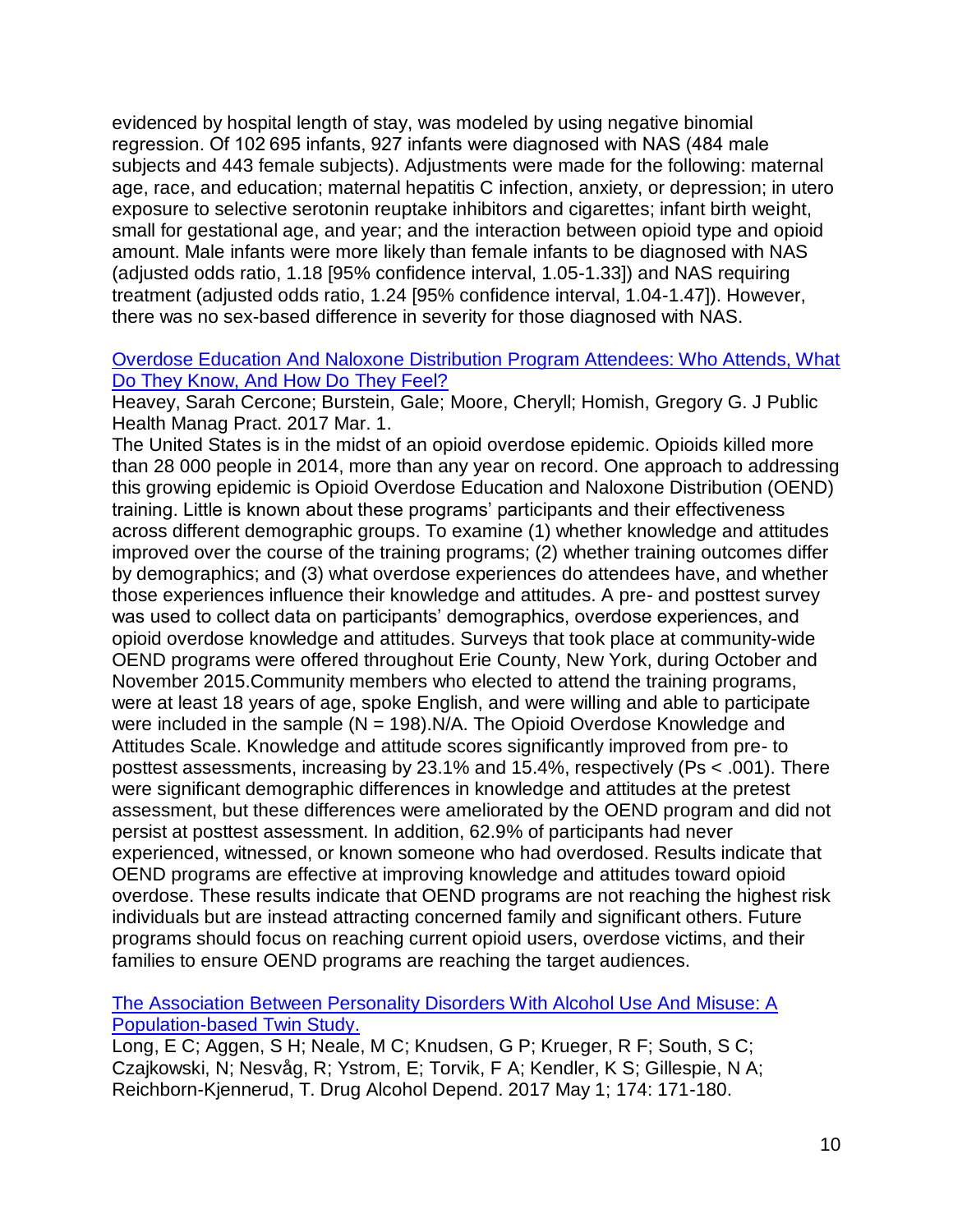A clearer understanding of the etiological overlap between DSM-IV personality disorders (PDs) and alcohol use (AU) and alcohol use disorder (AUD) is needed. To our knowledge, no study has modeled the association between all 10 DSM-IV PDs and lifetime AU and AUD. The aim of the present study is to identify which PDs are most strongly associated with the phenotypic, genetic, and environmental risks of lifetime AU and AUD, and to determine if these associations are stable across time. Participants were Norwegian twins assessed at two waves. At Wave 1, 2801 twins were assessed for all 10 DSM-IV PD criteria, lifetime AU, and DSM-IV AUD criteria. At Wave 2, six of the 10 PDs were again assessed along with AU and AUD among 2393 twins. Univariate and multiple logistic regressions were run. Significant predictors were further analyzed using bivariate twin Cholesky decompositions. Borderline and antisocial PD criteria were the strongest predictors of AU and AUD across the two waves. Despite moderate phenotypic and genetic correlations, genetic variation in these PD criteria explained only 4% and 3% of the risks in AU, and 5% to 10% of the risks in AUD criteria, respectively. At Wave 2, these estimates increased to 8% and 23% for AU, and 17% and 33% for AUD. Among a large Norwegian twin sample, borderline and antisocial PD criteria were the strongest predictors of the phenotypic and genotypic liability to AU and AUD. This effect remained consistent across time.

**[HIV Incidence Among People Who Inject Drugs \(Pwids\) In Ukraine: Results From](https://www.ncbi.nlm.nih.gov/pubmed/27658879) A Clustered Randomised Trial.** Robert E Booth; Jonathan M Davis; Sergey Dvoryak; John T Brewster; Oksana Lisovska; Steffanie A Strathdee; Carl A Latkin The Lancet HIV. 2016 3(10) 482-489

HIV prevalence among people who inject drugs (PWID) in Ukraine is among the highest in the world. In this study, we aimed to assess whether a social network intervention was superior to HIV testing and counselling in affecting HIV incidence among PWID. Although this was not the primary aim of the study, it is associated with reducing drug and sex risk behaviors, which were primary aims. In this clustered randomized trial, PWID who were 16 years of age or older, had used self-reported drug injection in the past 30 days, were willing to be interviewed for about 1 hour and tested for HIV, were not too impaired to comprehend and provide informed consent, and, for this paper, who tested HIV negative at baseline were recruited from the streets by project outreach workers in three cities in southern and eastern Ukraine: Odessa, Donetsk, and Nikolayev. Index or peer leaders, along with two of their network members, were randomly assigned (1:1) by the study statistician to the testing and counselling block (control group) or the testing and counselling plus a social network intervention block (intervention group). No stratification or minimisation was done. Participants in the network intervention received five sessions to train their network members in risk reduction. Those participants assigned to the control group received no further intervention after counselling. The main outcome of this study was HIV seroconversion in the intent-to-treat population as estimated with Cox regression and incorporating a γ frailty term to account for clustering. Between July 12, 2010, and Nov 23, 2012, 2304 PWIDs were recruited, 1200 of whom were HIV negative and are included in the present study. 589 index or peer leaders were randomly assigned to the control group and 611 were assigned to the intervention group. Of the 1200 HIV-negative participants, 1085 (90%) were retained at 12 months. In 553·0 person-years in the intervention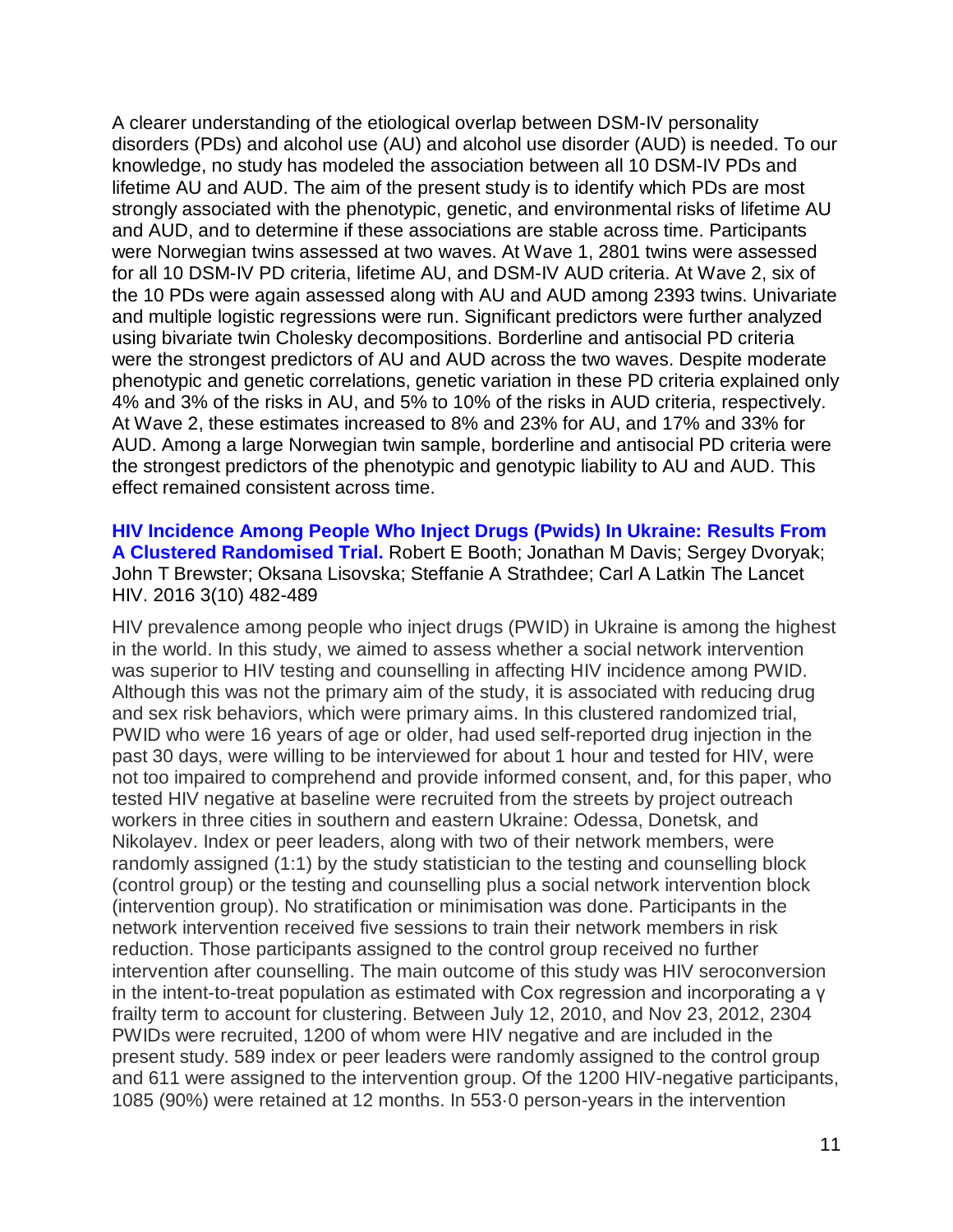group, 102 participants had seroconversion (incidence density 18·45 per 100 personyears; 95% CI 14·87–22·03); in 497·1 person-years in the control group 158 participants seroconverted (31·78 per 100 person-years; 26·83–36·74). This corresponded to a reduced hazard in the intervention group (hazard ratio 0·53, 95% CI 0·38–0·76, p=0·0003). No study-related adverse events were reported. These data provide strong support for integrating peer education into comprehensive HIV prevention programs for PWID and suggest the value in developing and testing peer-led interventions to improve access and adherence to pre-exposure prophylaxis and antiretroviral therapy.

## **[What Happened To The HIV Epidemic Among Non-injecting Drug Users In New](http://www.ncbi.nlm.nih.gov/pubmed/27613968)  [York City?](http://www.ncbi.nlm.nih.gov/pubmed/27613968)**

Des Jarlais, Don C; Arasteh, Kamyar; McKnight, Courtney; Feelemyer, Jonathan; Campbell, Aimee N C; Tross, Susan; Cooper, Hannah L F; Hagan, Holly; Perlman, David C. Addiction. 2017; 112(2): 290-298.

HIV has reached high prevalence in many non-injecting drug user (NIDU) populations. The aims of this study were to (1) examine the trend in HIV prevalence among noninjecting cocaine and heroin NIDUs in New York City, (2) identify factors potentially associated with the trend and (3) estimate HIV incidence among NIDUs. Serial-cross sectional surveys of people entering drug treatment programs. People were permitted to participate only once per year, but could participate in multiple years. Mount Sinai Beth Israel drug treatment programs in New York City, USA. We recruited 3298 non-injecting cocaine and heroin users from 2005 to 2014. Participants were 78.7% male, 6.1% white, 25.7% Hispanic and 65.8% African American. Smoking crack cocaine was the most common non-injecting drug practice. Trend tests were used to examine HIV prevalence, demographics, drug use, sexual behavior and use of antiretroviral treatment (ART) by calendar year; χ(2) and multivariable logistic regression were used to compare 2005-10 versus 2011-14.HIV prevalence declined approximately 1% per year (P < 0.001), with a decline from 16% in 2005-10 to 8% in 2011-14 (P < 0.001). The percentages of participants smoking crack and having multiple sexual partners declined and the percentage of HIV-positive people on ART increased. HIV incidence among repeat participants was 1.2 per 1000 person-years (95% confidence interval = 0.03/1000-7/1000).HIV prevalence has declined and a high percentage of HIV-positive non-injecting drug users (NIDUs) are receiving antiretroviral treatment, suggesting an end to the HIV epidemic among NIDUs in New York City. These results can be considered a proof of concept that it is possible to control non-injecting drug use related sexual transmission HIV epidemics.

# **[Beliefs About The Consequences Of Using Benzodiazepines Among Persons with](http://www.ncbi.nlm.nih.gov/pubmed/28476275)  [Opioid Use Disorder.](http://www.ncbi.nlm.nih.gov/pubmed/28476275)**

Stein, Michael D; Anderson, Bradley J; Kenney, Shannon R; Bailey, Genie L. J Subst Abuse Treat. 2017 June; 77: 67-71.

Patients admitted to addiction treatment programs report high rates of concurrent opioid and benzodiazepine (BZD) use. This combination places individuals at high risk for accidental overdose and other serious consequences. However, little is known about the beliefs opioid users have about the consequences of BZD use. We surveyed